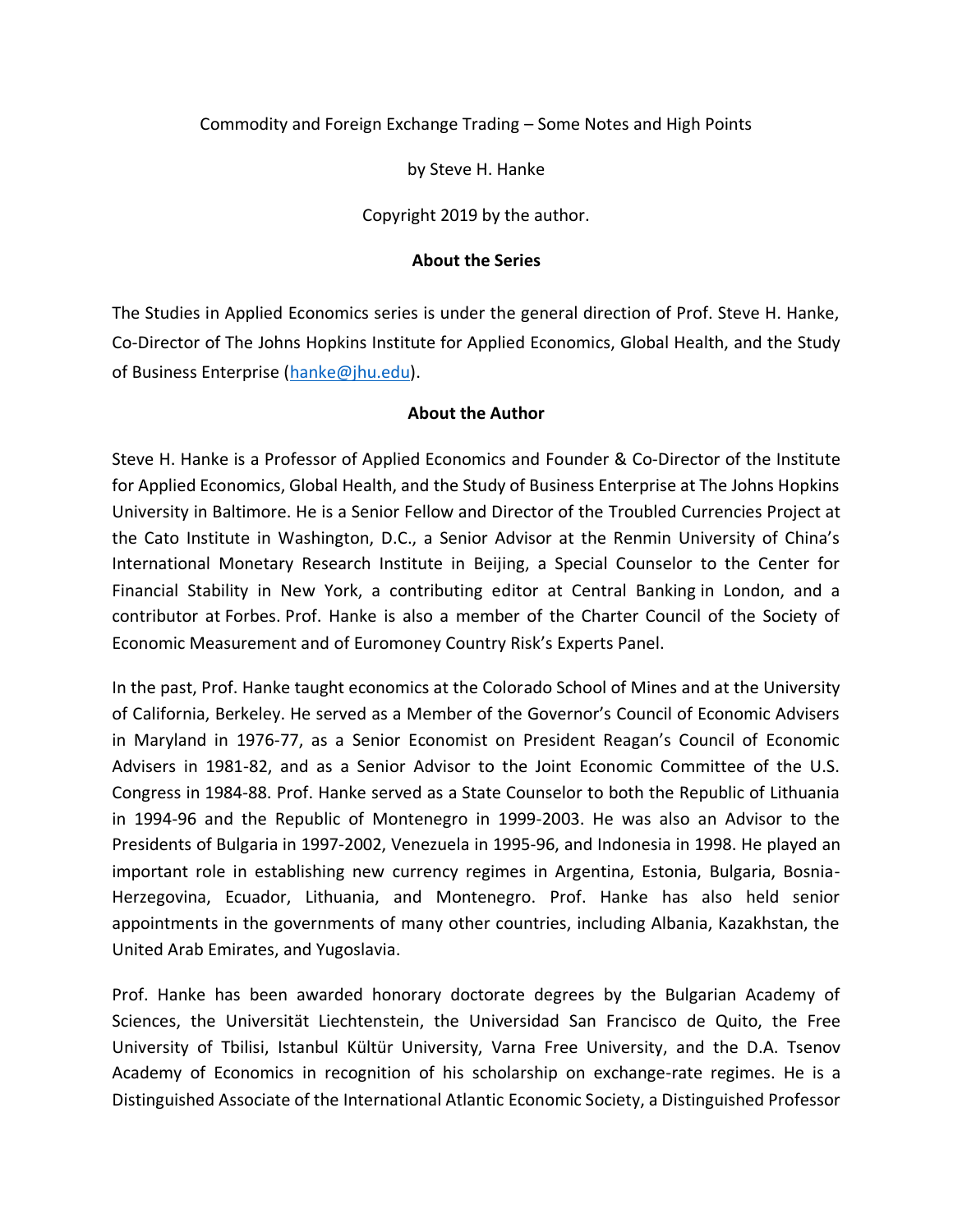at the Universitas Pelita Harapan in Jakarta, Indonesia, a Professor Asociado (the highest honor awarded to international experts of acknowledged competence) at the Universidad del Azuay in Cuenca, Ecuador, a Profesor Visitante at the Universidad Peruana de Ciencias Aplicadas (the UPC's highest academic honor), and the Gottfried von Haberler Professor at the European Center of Austrian Economics Foundation in Liechtenstein. In 1998, he was named one of the twentyfive most influential people in the world by World Trade Magazine.

Prof. Hanke is a well-known currency and commodity trader. Currently, he is Chairman of the Supervisory Board of Advanced Metallurgical Group N.V. in Amsterdam and Chairman Emeritus of the Friedberg Mercantile Group, Inc. in Toronto. During the 1990s, he served as President of Toronto Trust Argentina in Buenos Aires, the world's best-performing emerging market mutual fund in 1995.

Prof. Hanke's most recent books are *Zimbabwe: Hyperinflation to Growth* (2008), *A Blueprint for a Safe, Sound Georgian Lari* (2010), *Juntas Monetarias para Paises en Desarollo* (2015), *Currency Boards for Developing Countries: A Handbook* (2015), and .(2018) مروري بر ادبيات تاريخی جريانهاي غيراصلی پولی هيئتهای پولي ٔ

Prof. Hanke and his wife, Liliane, reside in Baltimore and Paris.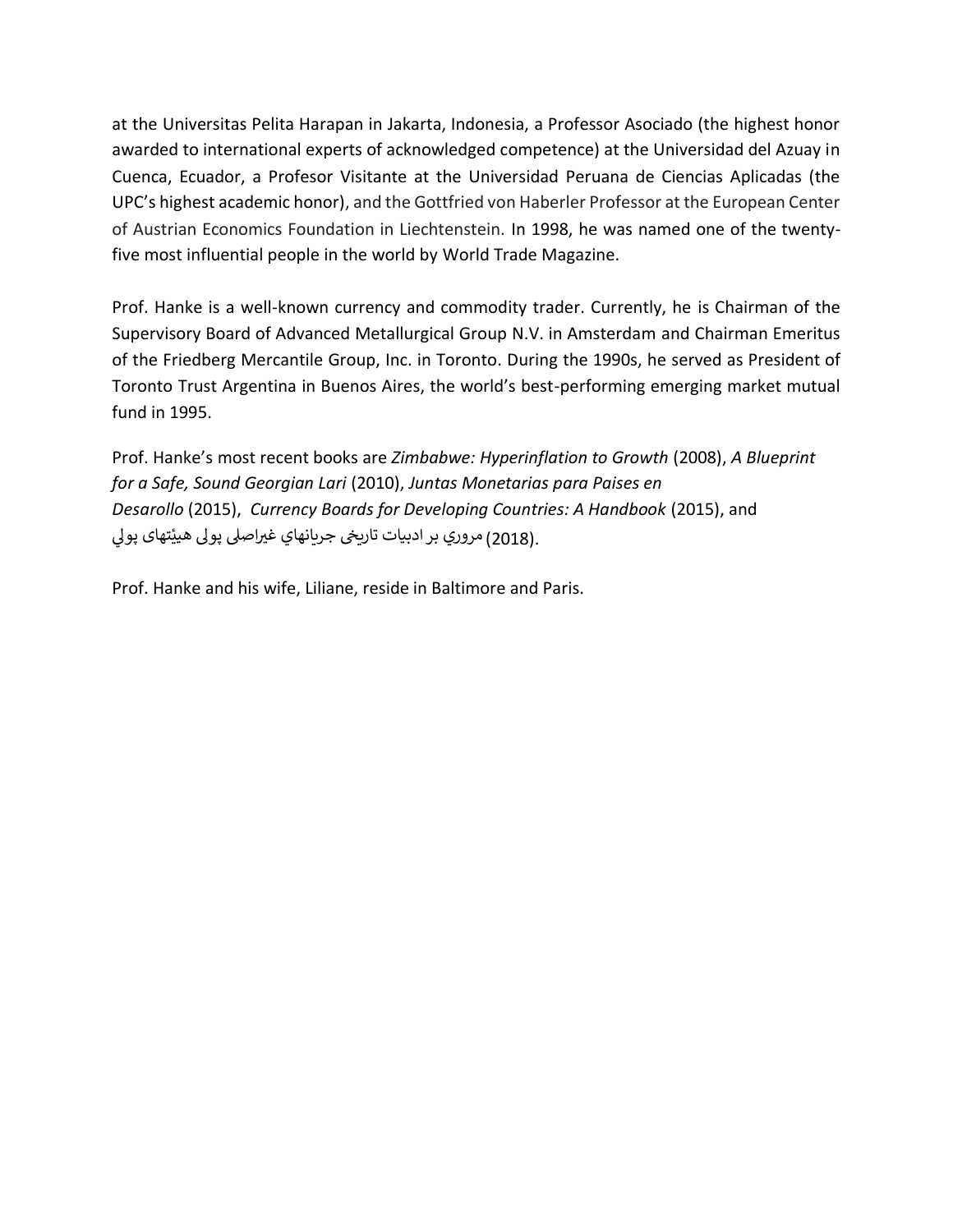Commodity and Foreign Exchange Trading – Some Notes and High Points By Prof. Steve H. Hanke The Johns Hopkins University

### **1. My Introduction to Commodity Markets**

I grew up in Iowa, where I was introduced to commodity markets at a very early age livestock and grain markets. Over 65 years ago, I learned how to sell eggs forward (hedging) on the Chicago Mercantile Exchange by assisting my grandfather. He had a large egg candling operation and supplied NYC with eggs. A few years later, at the age of 14 years, I opened my first trading account and started trading soybeans.

#### **2. An Early and Long-Term Focus on Water Resources**

I have had a long association with water resources engineering and management, including responsibility for the water resources portfolio at the White House during the Reagan years. The [linked](https://sites.krieger.jhu.edu/iae/files/2019/12/A-Synopsis-of-Prof.-Hankes-Activities-in-the-Water-Resource-Field_Good.pdf) synopsis covers all that.

#### **3. The Start of a Long-Term Focus on Mineral and Petroleum Economics**

I had the good fortune to be a member of the faculty – my first faculty position – at the Colorado School of Mines (1966-1969), where I taught the first mineral economics and petroleum economics courses offered at Mines. The [linked](https://www.cato.org/blog/remembrances-prof-ma-adelman) RIP on the great Prof. M.A. Adelman from MIT covers some of my earliest memories of Mines. I have continued teaching commodity trading courses at Johns Hopkins, where I have produced many who have become known traders. See the linked article, "[Back to the Futures](https://www.dropbox.com/s/cswoje8y45vrd35/Back_to_the_Futures.pdf?dl=0)". Now, I deal with commodity and currency markets in *Problems in Applied Economics*. For an account of how I conduct that course, "Professor Hanke's Atelier: [Reflections](https://sites.krieger.jhu.edu/iae/files/2017/04/Alexis_Gaillard_Bullpen_Raphael_Workshop.pdf) on the "Bullpen" and Raphael's [Workshop](https://sites.krieger.jhu.edu/iae/files/2017/04/Alexis_Gaillard_Bullpen_Raphael_Workshop.pdf)", is linked.

### **4. Oil Trading – A Huge Trade**

Another bit of good fortune was my long association with Friedberg Commodity Management, Inc. in Toronto. That is where I learned the trade from the great Dr. Albert Friedberg and where I am Chairman Emeritus. Shortly after I began work at Friedberg's in 1985, I predicted that OPEC would collapse and that crude would plunge to below \$10/bbl., which it did. We were short crude and gas-oil on a massive scale and in every way possible. Indeed, for example, we controlled about 70% of the short interest in the gas-oil contract in London. We were also short the Saudi riyal and the Kuwait dinar. All our ships came into port. Attached is one of my early analyses of the crude market, "The [Unraveling of OPEC: Crude Calculations](https://www.dropbox.com/s/qcuox3pozkom63q/The%20Unraveling%20of%20OPEC%20Crude%20Calculations%2C%20Friedberg%27s%20Commodity%20and%20Currency%20Comments.pdf?dl=0)."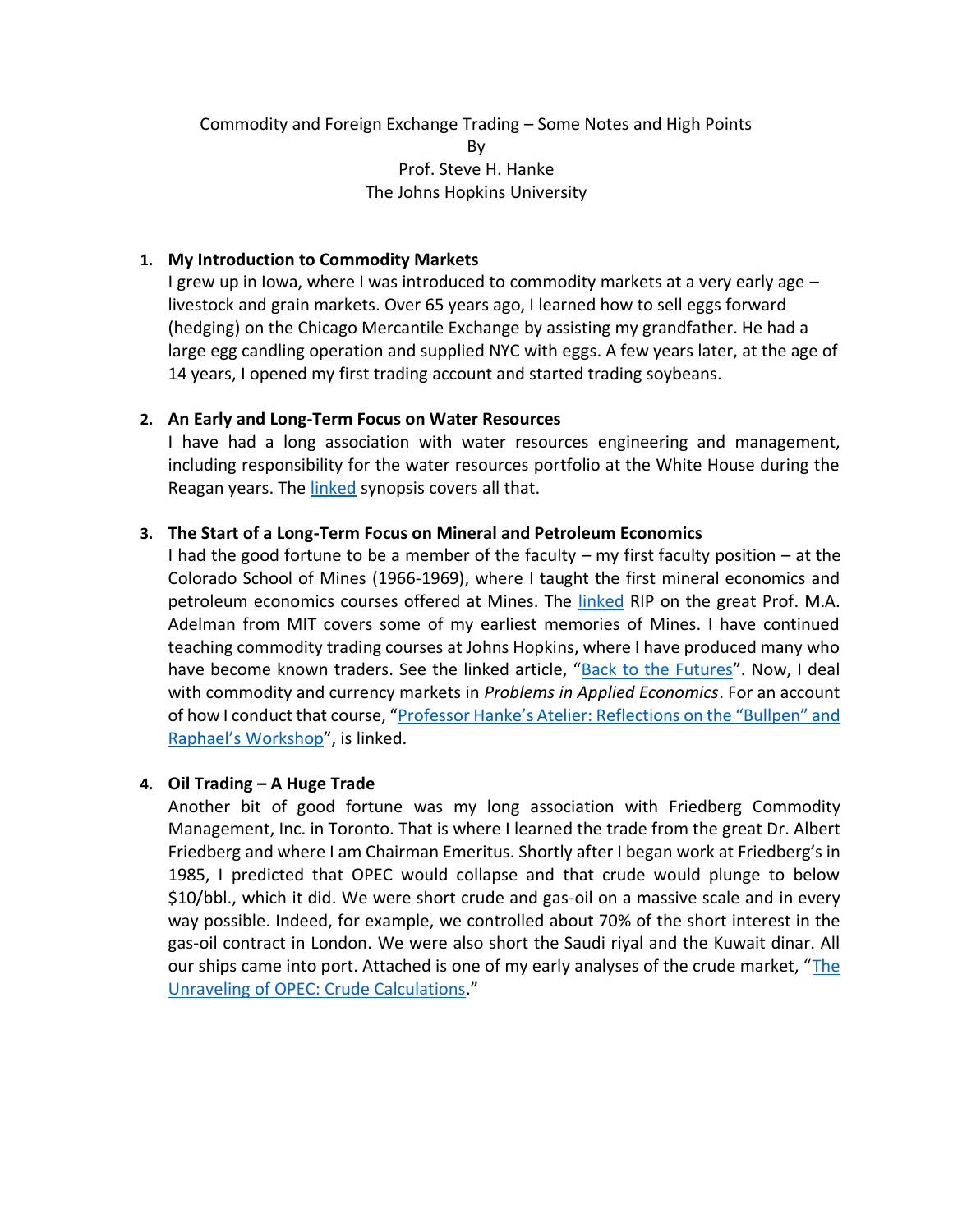### **5. My First Mega Trade in Foreign Exchange**

In late 1993, while at Friedberg's, I designed and initiated a short position against the French franc. It broke the back of the Franc Fort and almost forced France out of the ERM. This was duly noted in Paris, as the attached article,"Scé[nario-fiction pour une](https://www.dropbox.com/s/iweghnxqotvwfy1/Paris%20Match%20-%202%20Septembre%201993%20.pdf?dl=0)  journée de cocaigne: Hunt, [Hanke, Goldsmith, Tsutsumi et les autres...](https://www.dropbox.com/s/iweghnxqotvwfy1/Paris%20Match%20-%202%20Septembre%201993%20.pdf?dl=0)", in *Paris Match* recounts.

## **6. The World's Number One, 1995**

Toronto Trust Argentina in Buenos Aires, where I served as President, was the world's best performing fund in 1995 (+79.25%). My interview with Micropal, "[Thoughts from the](https://www.dropbox.com/s/s2eyqiukm6rixhp/Toronto%20Trust%20Returns.pdf?dl=0)  [president of 1995's best emerging market fund"](https://www.dropbox.com/s/s2eyqiukm6rixhp/Toronto%20Trust%20Returns.pdf?dl=0), recounts how we ended up at the top of the world.

## **7. Currency Reforms**

Since 1990, I have spent a good bit of time predicting and stopping hyperinflations (those that exceed 50%/month). There have been [58 in history,](https://www.cato.org/sites/cato.org/files/pubs/pdf/hanke-krus-hyperinflation-table.pdf) and I have predicted and/or stopped 23 of them – more than [any living economist.](https://www.wsj.com/articles/what-is-hyperinflation-1544410800) For some of that, *World Trade Magazine* named me one of the 25 most influential people in the world in 1998. A brief account of those activities, "[Remembrances of a Currency Reformer: Some Notes and](https://sites.krieger.jhu.edu/iae/files/2019/10/Remembrances-Amended.pdf)  [Sketches from the Field](https://sites.krieger.jhu.edu/iae/files/2019/10/Remembrances-Amended.pdf)," is linked.

## **8. Metals and Mineral Economics, Again**

Since 2013, I have served on the Supervisory Board of the Advanced Metallurgical Group (AMG), an innovative company that deals in all aspects of critical [materials.](https://www.barrons.com/articles/dutch-materials-stock-looks-tempting-1542997237) And, as of May 01, 2019, I assumed the position of Chairman of the Supervisory Board of AMG. This has been most rewarding, bringing me back to my early work at the Colorado School of Mines and also my association with Dr. Heinz Schimmelbusch, AMG's founder and former Chairman of Metallgesellschaft (MG). It was in 1994 that I first met Schimmelbusch, as I was one of those who concluded that MG's huge oil hedge was brilliant and something that Deutsche Bank (DB) did not understand. In consequence, DB pulled the plug on MG's credit line and MG lost \$1.3 billion on its hedge, as the following *New York Times* article, "[The Oil-Futures Bloodbath: Is the Bank the Culprit?](https://www.nytimes.com/1994/10/16/business/the-oil-futures-bloodbath-is-the-bank-the-culprit.html?pagewanted=all)," recounts.

AMG instituted an austerity program in 2012, just as the commodity prices collapsed. This was based on my valuation modelling exercise of AMG. The valuation models have been developed in my Johns Hopkins course, *Applied Economics and Finance*, (The syllabus for this course is [linked\)](https://sites.krieger.jhu.edu/iae/files/2019/01/Applied-Economics-Finance-Syllabus-Spring-2018_1.pdf). This course is well-regarded and internationally recognized (for more on the course, read the three following articles: "[This Johns](https://www.bloomberg.com/news/articles/2015-04-21/steve-hanke-s-finance-course-has-wall-street-clamoring-for-grads)  [Hopkins Professor Can Guarantee You a Job in Finance](https://www.bloomberg.com/news/articles/2015-04-21/steve-hanke-s-finance-course-has-wall-street-clamoring-for-grads)," "[Inside the Johns Hopkins](https://www.businessinsider.com/johns-hopkins-wall-street-guarantee-finance-course-2015-5)  [finance class that's 'guaranteed' to get you a job on Wall Street,](https://www.businessinsider.com/johns-hopkins-wall-street-guarantee-finance-course-2015-5)" and "[Simonomics on](https://www.ozy.com/news-and-politics/simonomics-on-when-trade-school-meets-wall-street/67111/)  [when trade school meets Wall Street](https://www.ozy.com/news-and-politics/simonomics-on-when-trade-school-meets-wall-street/67111/)"). In consequence, AMG slashed working capital, halted CAPEX, and started to generate very strong free cash flows. These were used to virtually eliminate AMG's debt and totally deleverage. The austerity strategy worked like a charm. The *Wall Street Journal* covered the AMG story in two articles: "[A Bold](https://www.wsj.com/articles/a-bold-approach-in-commodities-paid-off-1465178463)